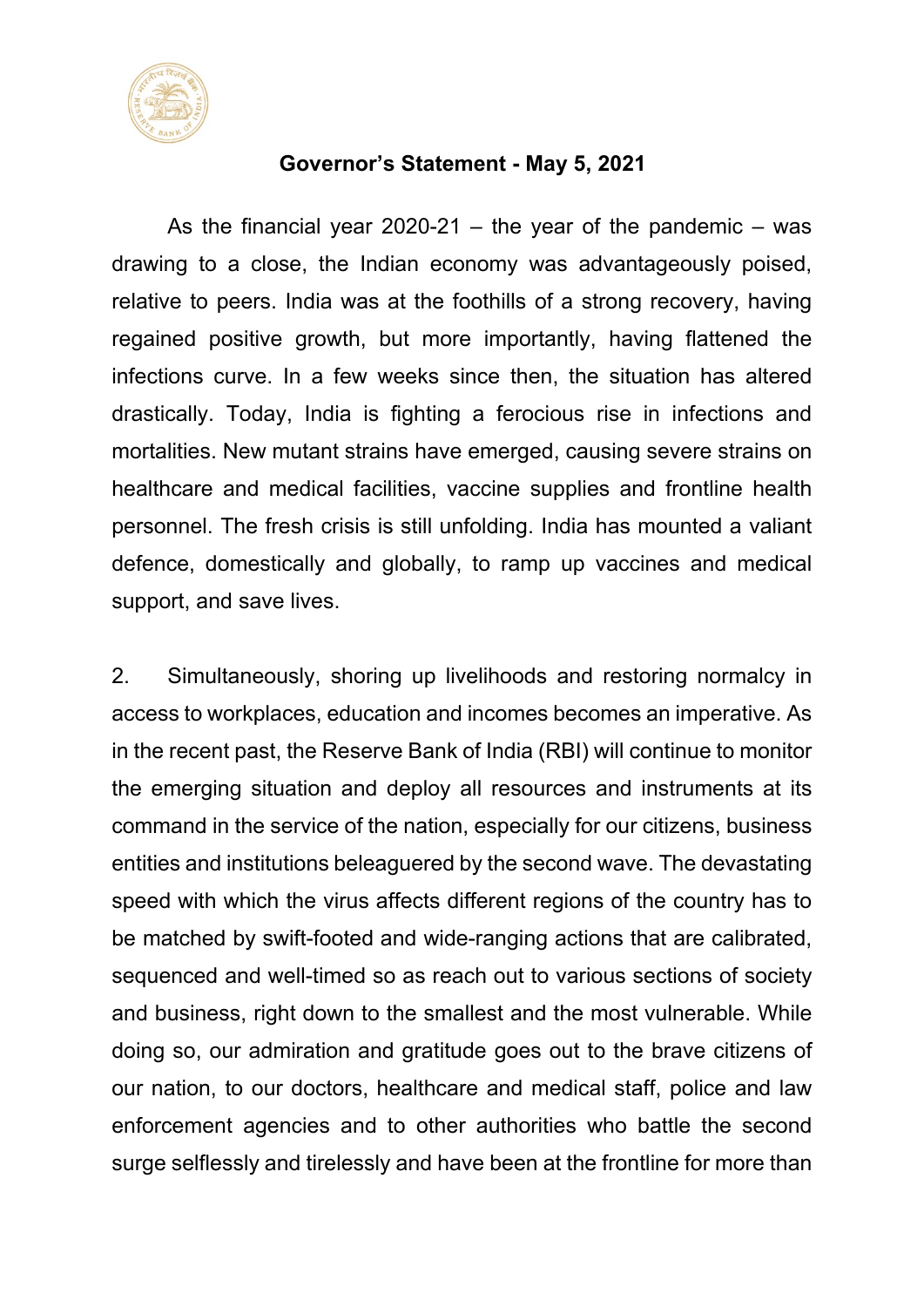a year. Their services to our nation are needed now, more than ever. The quarantine facilities of the RBI continue to operate with more than 250 RBI personnel and service providers – away from their homes – to ensure continuity of various segments of financial markets and RBI operations.

3. Since the pandemic began, I have on several occasions expressed my genuine faith in India's resilience and capacity to overcome all odds. To quote Mahatma Gandhi – "*My faith is brightest in the midst of impenetrable darkness*[1.](#page-1-0)" Over a year now, we have struggled to free ourselves from the pandemic's deadly grip. Between mid-September and February, as a country, we did manage to lower infections at a time when the rest of the world was reeling under malevolent surges of the virus. This time around, we have to marshal our resources and fight it again with renewed vigour, ignited by the determination to overcome, and to return to normalcy and sound health.

# **Assessment of the Current Economic Situation**

4. Before I set out the measures that the RBI is proposing to undertake as the first part of a calibrated and comprehensive strategy against the pandemic, let me reflect on the macroeconomic and financial conditions that prevail, so that the context in which today's measures are being taken, can be appreciated.

5. The global economy is exhibiting incipient signs of recovery as countries renew their tryst with growth, supported by monetary and fiscal stimulus. Still, activity remains uneven across countries and sectors. The

<span id="page-1-0"></span>**<sup>.</sup>** <sup>1</sup> Source: Mind of Mahatma Gandhi-132 (Ed. Prabhu & Rao), 3rd Edn., 1968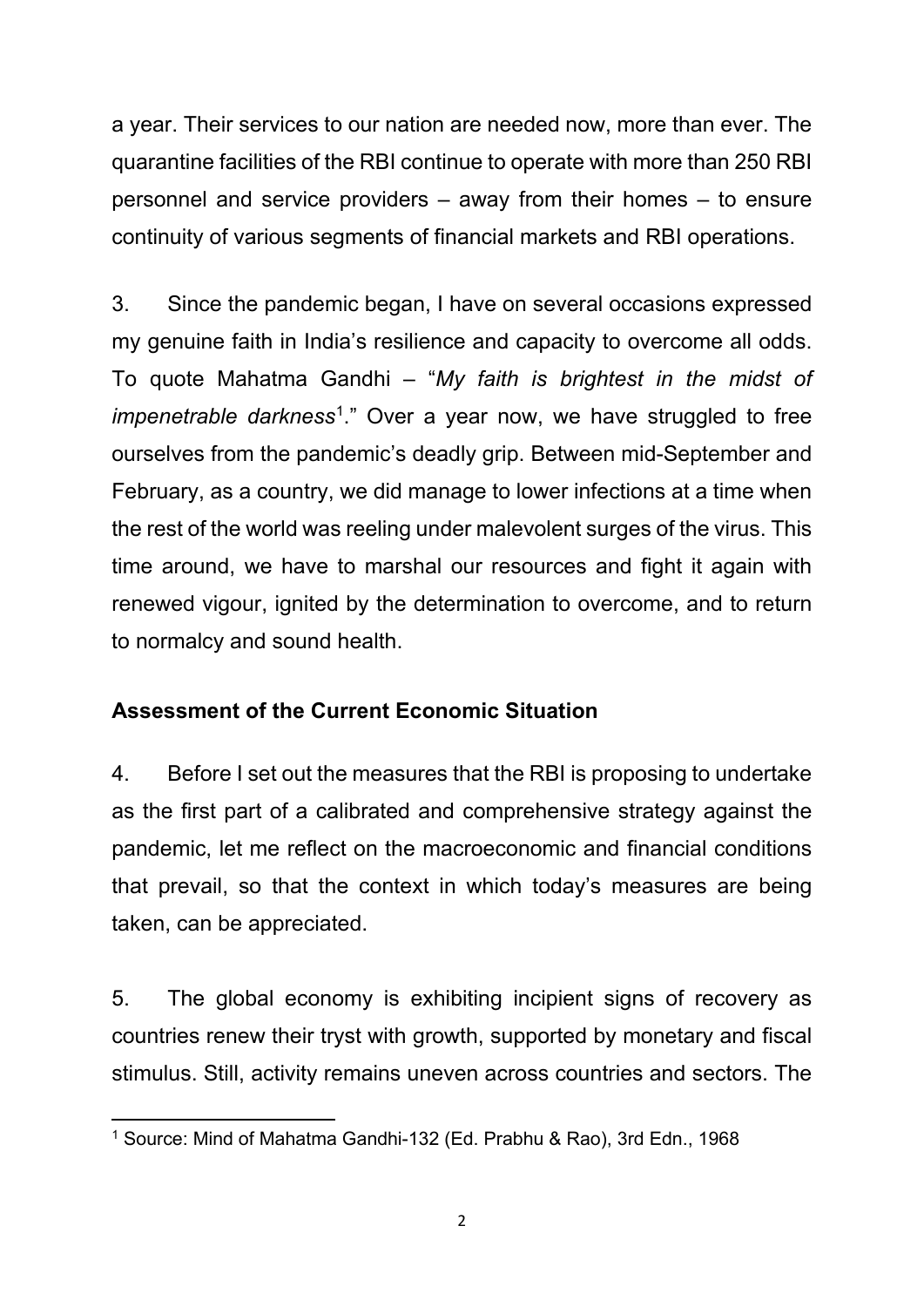outlook is highly uncertain and clouded with downside risks. In April 2021, the International Monetary Fund (IMF) revised up its global growth projection for 2021 to 6.0 per cent (from 5.5 per cent projected in January 2021) on the assumption that vaccines would be available in advanced economies (AEs) and some emerging market economies (EMEs) by the summer of 2021 and in most other countries by the second half of 2022. World merchandise trade maintained its recent uptrend, growing by 5.4 per cent in February 2021 on a year-on-year (y-o-y) basis. Consumer price index (CPI) inflation remains benign for major AEs; in a few EMEs, however, it persists above targets on account of firming global food and commodity prices. Global financial markets regained buoyancy in April on vaccine optimism after bouts of volatility in February-March, followed by corrections.

6. Moving to domestic developments, aggregate supply conditions are underpinned by the resilience of the agricultural sector. The record foodgrains production and buffer stocks in 2020-21 provide food security and support to other sectors of the economy in the form of rural demand, employment and agricultural inputs and supplies, including for exports. The forecast of a normal monsoon by the India Meteorological Department (IMD) is expected to sustain rural demand and overall output in 2021-22, while also having a soothing impact on inflation pressures.

7. Aggregate demand conditions, particularly in contact-intensive services, are likely to see a temporary dip, depending on how the COVID situation unfolds. With restrictions and containment measures being localised and targeted, businesses and households are learning to adapt. Consequently, the dent to aggregate demand is expected to be moderate in comparison to a year ago. Reports suggest that the disruption in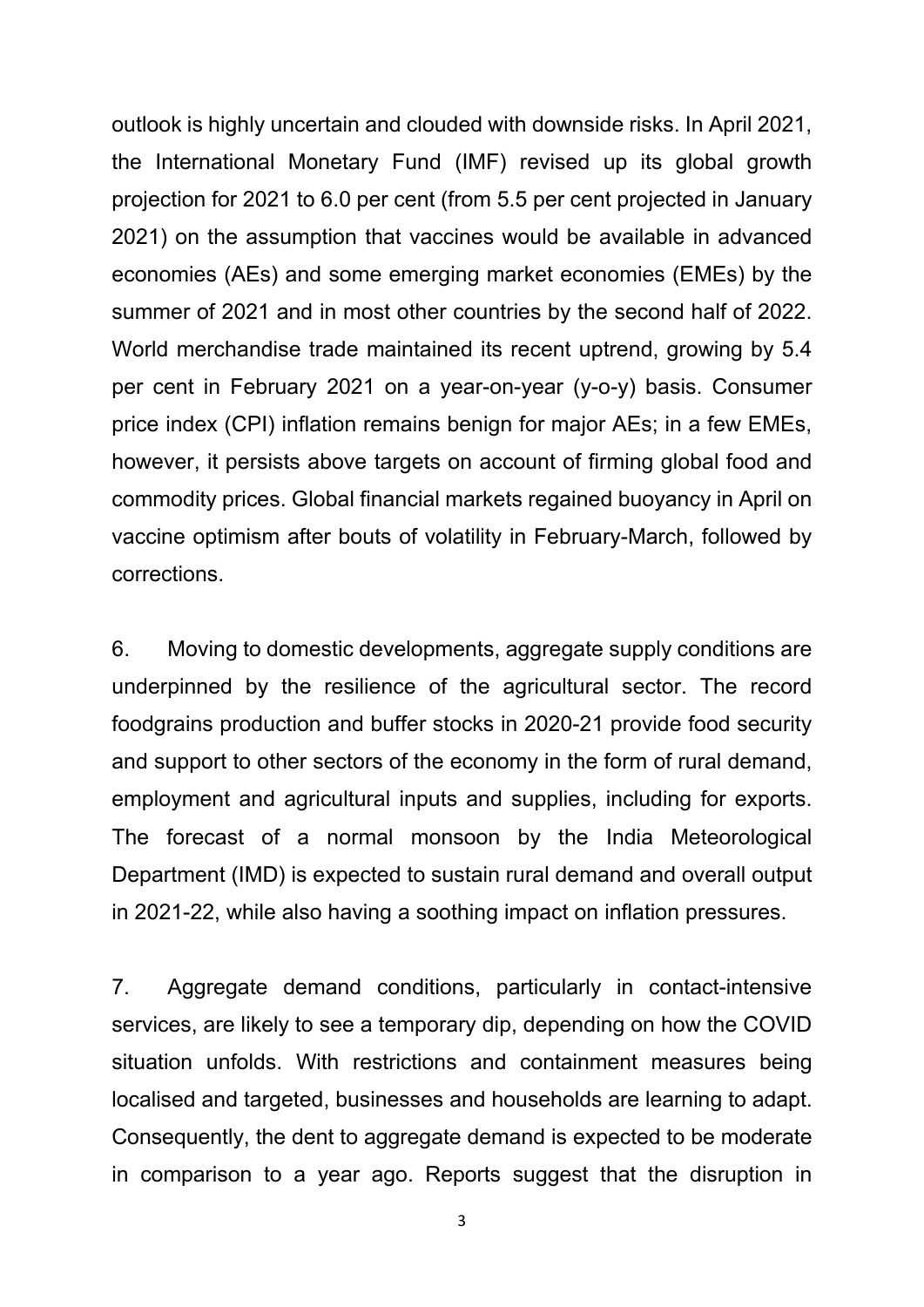manufacturing units so far is minimal. Consumption demand is holding up, with sales of consumer goods rising in double digits in January-March 2021, and average daily electricity generation up by 40.0 per cent year-onyear in April. Rail freight has registered growth of over 76 per cent yearon-year in April. Toll collections in April suggest that mobility has declined but quite unlike the abrupt halt in mobility during April last year. Registration of automobiles in April 2021 has shown moderation compared to March. The tractor segment continues its robust pace. The Purchasing managers' index (PMI) for manufacturing continued in expansion mode at 55.5 in April 2021 compared to 55.4 in the preceding month. Overall, the high frequency indicators are emitting mixed signals. The RBI will closely and continuously monitor all incoming data to assess on a real time basis the impact of the second wave on macro-economic and financial conditions.

8. CPI inflation edged up to 5.5 per cent in March 2021 from 5.0 per cent a month ago on the back of a pick-up in food as well as fuel inflation while core inflation remained elevated. High-frequency food prices data for April 2021 from the Department of Consumer Affairs (DCA) suggests further softening of prices of cereals and key vegetables while price pressures in pulses and edible oils remain. Prices of petrol and diesel registered some moderation in April. Manufacturing and services PMIs along with rising WPI inflation show a persistence of input price pressure. The May 12 release of the National Statistics Office will throw more light on inflation developments in April. Going forward, a normal south-west monsoon, as forecast by the IMD should help to contain food price pressures, especially in cereals and pulses. The build-up in input price pressures across sectors, driven in part by elevated global commodity prices, remains a concern. The inflation trajectory over the rest of the year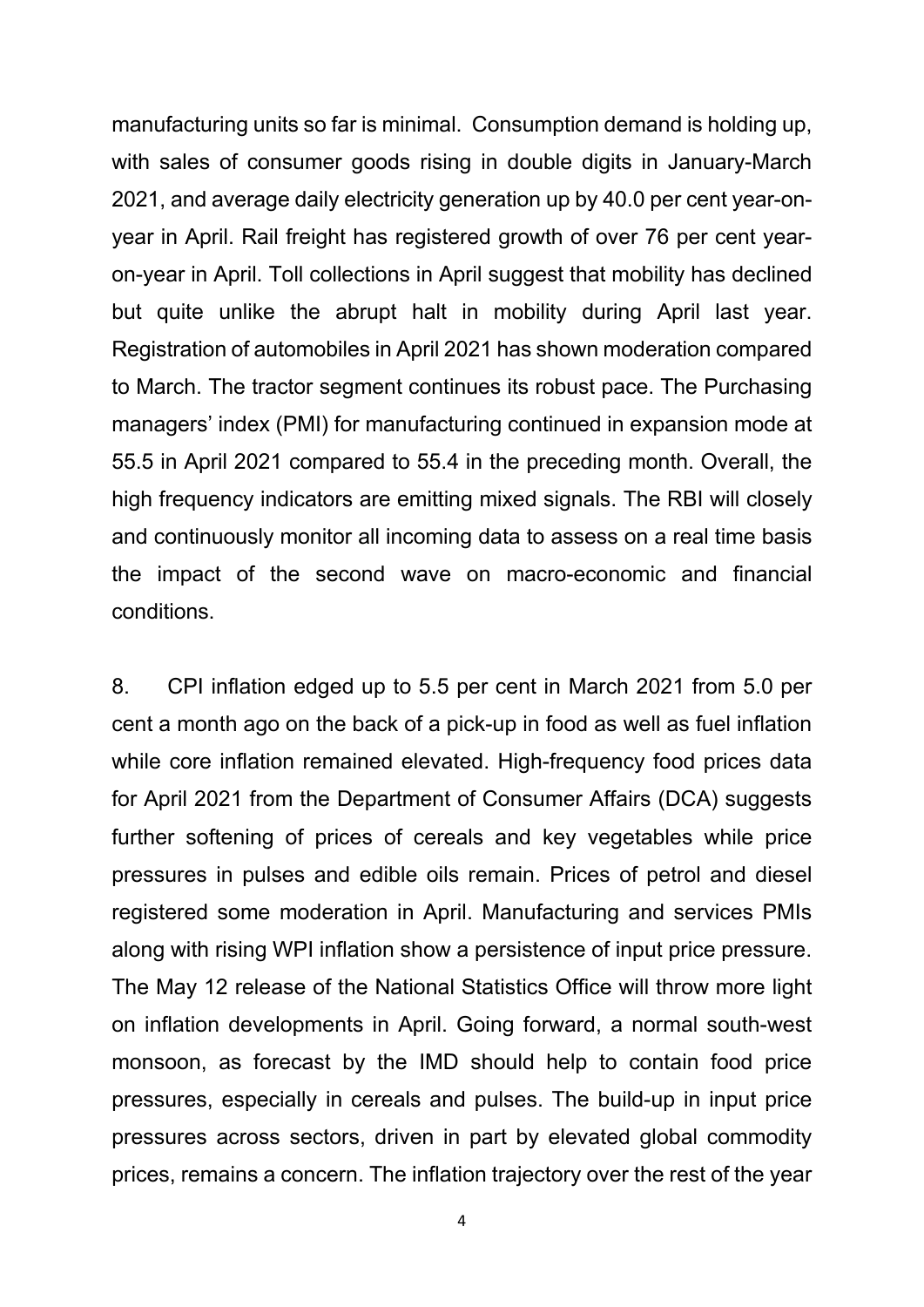will be shaped by the COVID-19 infections and the impact of localised containment measures on supply chains and logistics.

9. In the external sector, India's merchandise exports and imports rose sharply in March 2021. For the year 2020-21 as a whole, the merchandise trade deficit shrank to US \$98.6 billion from US \$ 161 billion a year ago. Preliminary data released by the Ministry of Commerce & Industry indicate that India's merchandise exports and imports continue to witness broadbased robust growth performance in April 2021. The current account balance, which had been recording surpluses from January 2020 through September 2020, flipped and turned into a slender deficit of 0.2 per cent of GDP in Q3:2020-21. Foreign exchange reserves were at US\$ 588 billion on April 30, 2021. This gives us the confidence to deal with global spillovers.

10. Domestic financial conditions remain easy on abundant and surplus system liquidity. The average daily net liquidity absorption under the liquidity adjustment facility (LAF) was at ₹5.8 lakh crore in April 2021. The first auction under G-SAP 1.0 conducted on April 15, 2021 for a notified amount of ₹25,000 crore elicited an enthusiastic response as reflected in the bid-cover ratio of 4.1. G-SAP has engendered a softening bias in Gsec yields which has continued since then. Given this positive response from the market, it has been decided that the second purchase of government securities for an aggregate amount of ₹35,000 crore under G-SAP 1.0 will be conducted on May 20, 2021. With system liquidity assured, the RBI is now focusing on increasingly channelising its liquidity operations to support growth impulses, especially at the grassroot level.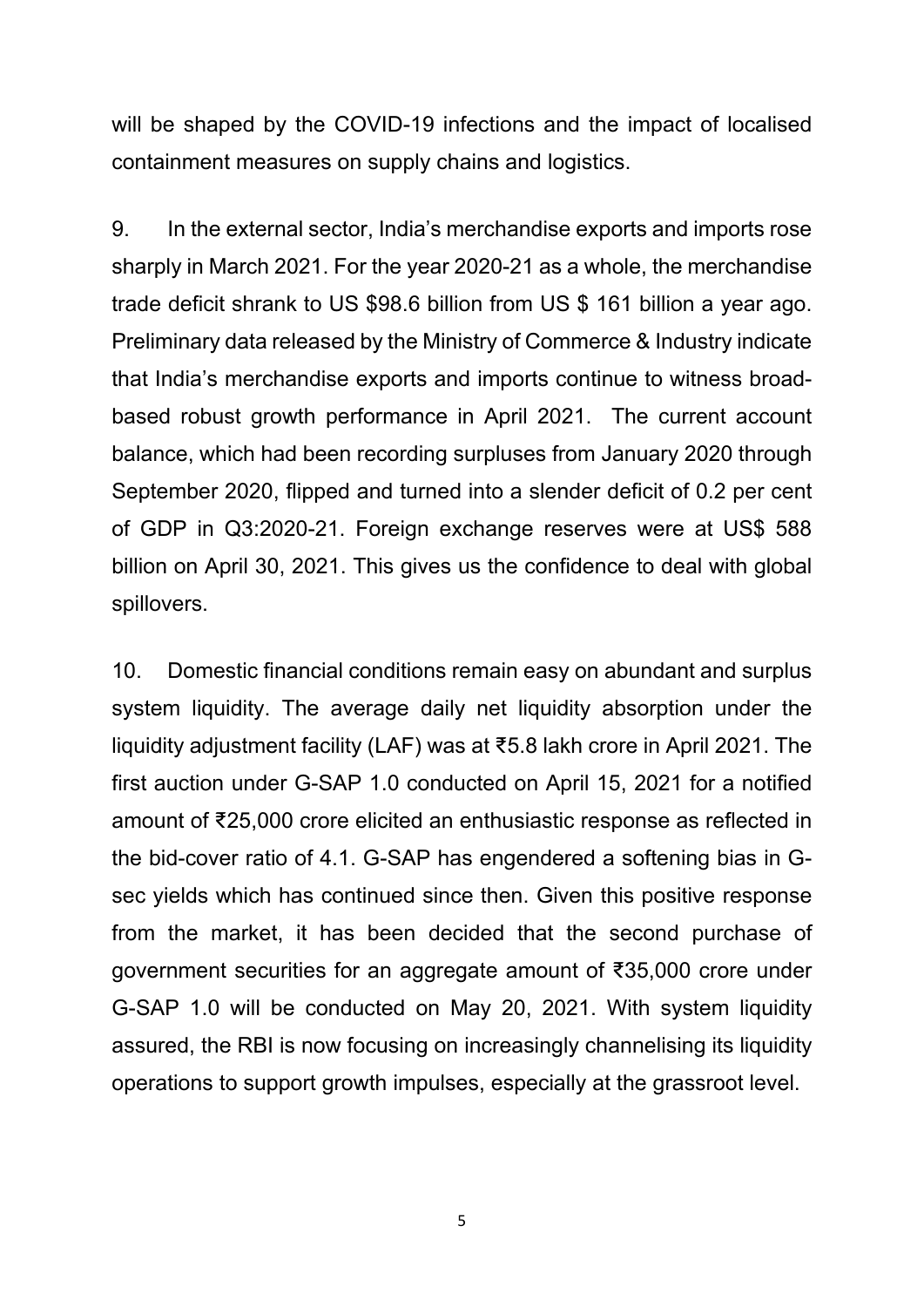#### **Additional Measures**

11. In the fight against the second wave, alleviating any constraint from the financing side for all stake holders – government, hospitals and dispensaries, pharmacies, vaccine/medicine manufacturers/importers, medical oxygen manufacturers/suppliers, private operators engaged in the critical healthcare supply chain, and above all the common man who may be facing sudden spike in health expenditure – requires a comprehensive targeted policy response. Small businesses and financial entities at the grassroot level are bearing the biggest brunt of the second wave of infections. Against this backdrop and based on our continuing assessment of the macroeconomic situation and financial market conditions, we propose to take further measures, as enumerated below.

#### **Term Liquidity Facility of** ₹**50,000 crore to Ease Access to Emergency Health Services**

12. To boost provision of immediate liquidity for ramping up COVID related healthcare infrastructure and services in the country, an on-tap liquidity window of ₹50,000 crore with tenors of up to three years at the repo rate is being opened till March 31, 2022. Under the scheme, banks can provide fresh lending support to a wide range of entities including vaccine manufactures; importers/suppliers of vaccines and priority medical devices; hospitals/dispensaries; pathology labs; manufactures and suppliers of oxygen and ventilators; importers of vaccines and COVID related drugs; logistics firms and also patients for treatment.

13. Banks are being incentivised for quick delivery of credit under the scheme through extension of priority sector classification to such lending up to March 31, 2022. These loans will continue to be classified under priority sector till repayment or maturity, whichever is earlier. Banks may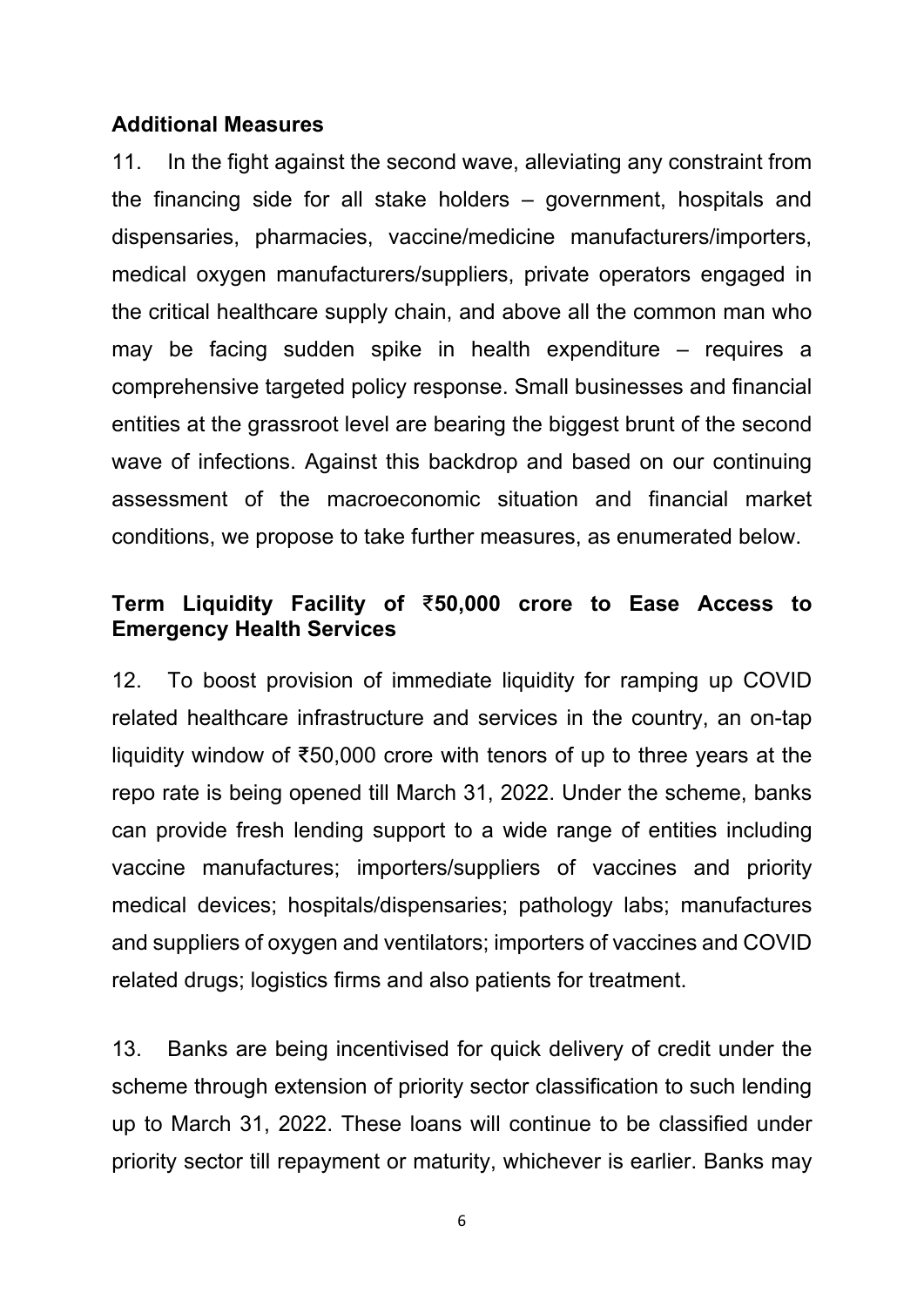deliver these loans to borrowers directly or through intermediary financial entities regulated by the RBI. Banks are expected to create a COVID loan book under the scheme. By way of an additional incentive, such banks will be eligible to park their surplus liquidity up to the size of the COVID loan book with the RBI under the reverse repo window at a rate which is 25 bps lower than the repo rate or, termed in a different way, 40 bps higher than the reverse repo rate.

# **Special Long-Term Repo Operations (SLTRO) for Small Finance Banks (SFBs)**

14. Small finance banks (SFBs) have been playing a prominent role by acting as a conduit for last mile supply of credit to individuals and small businesses. To provide further support to small business units, micro and small industries, and other unorganised sector entities adversely affected during the current wave of the pandemic, it has been decided to conduct special three-year long-term repo operations (SLTRO) of ₹10,000 crore at repo rate for the SFBs, to be deployed for fresh lending of up to ₹10 lakh per borrower. This facility will be available till October 31, 2021.

### **Lending by Small Finance Banks (SFBs) to MFIs for on-lending to be classified as Priority Sector Lending**

15. At present, lending by Small Finance Banks (SFBs) to Micro-Finance Institutions (MFIs) for on-lending is not reckoned for priority sector lending (PSL) classification. In view of the fresh challenges brought on by the pandemic and to address the emergent liquidity position of smaller MFIs, SFBs are now being permitted to reckon fresh lending to smaller MFIs (with asset size of up to ₹500 crore) for on-lending to individual borrowers as priority sector lending. This facility will be available up to March 31, 2022.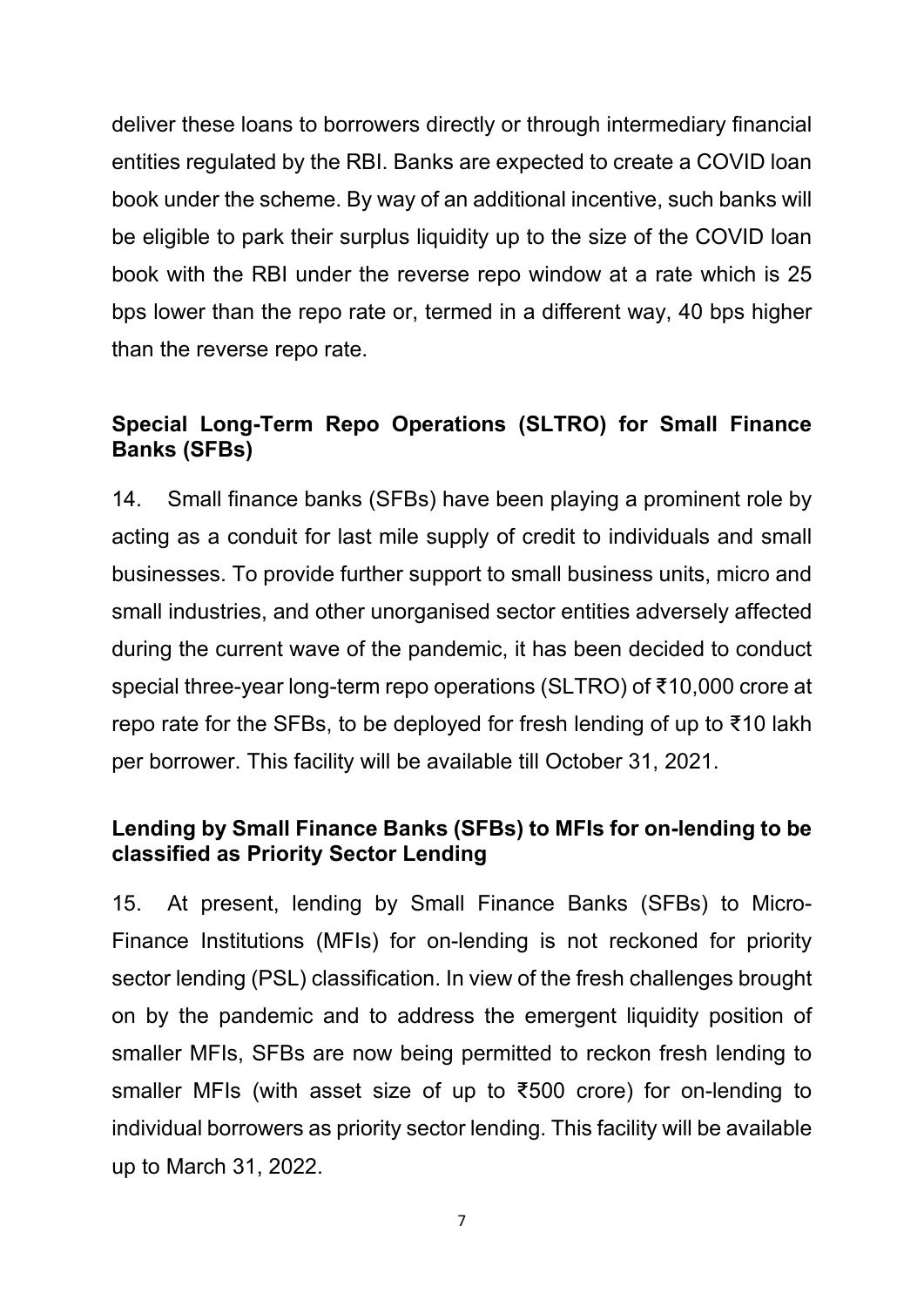### **Credit to MSME Entrepreneurs**

16. With a view to incentivise credit flow to the micro, small, and medium enterprise (MSME) borrowers, in February 2021 Scheduled Commercial Banks were allowed to deduct credit disbursed to new MSME borrowers from their net demand and time liabilities (NDTL) for calculation of the cash reserve ratio (CRR). In order to further incentivise inclusion of unbanked MSMEs into the banking system, this exemption currently available for exposures up to ₹25 lakh and for credit disbursed up to the fortnight ending October 1, 2021 is being extended till December 31, 2021.

### **Resolution Framework 2.0 for COVID Related Stressed Assets of Individuals, Small Businesses and MSMEs.**

17. The resurgence of COVID-19 pandemic in India in recent weeks and the associated containment measures adopted at local/regional levels have created new uncertainties and impacted the nascent economic revival that was taking shape. In this environment the most vulnerable category of borrowers are individual borrowers, small businesses and MSMEs. The following set of measures are being announced today, specifically targeting these groups of borrowers.

(a) Borrowers *i.e.* individuals and small businesses and MSMEs having aggregate exposure of upto ₹25 crore and who have not availed restructuring under any of the earlier restructuring frameworks (including under the Resolution Framework 1.0 dated August 6, 2020), and who were classified as 'Standard' as on March 31, 2021 shall be eligible to be considered under Resolution Framework 2.0. Restructuring under the proposed framework may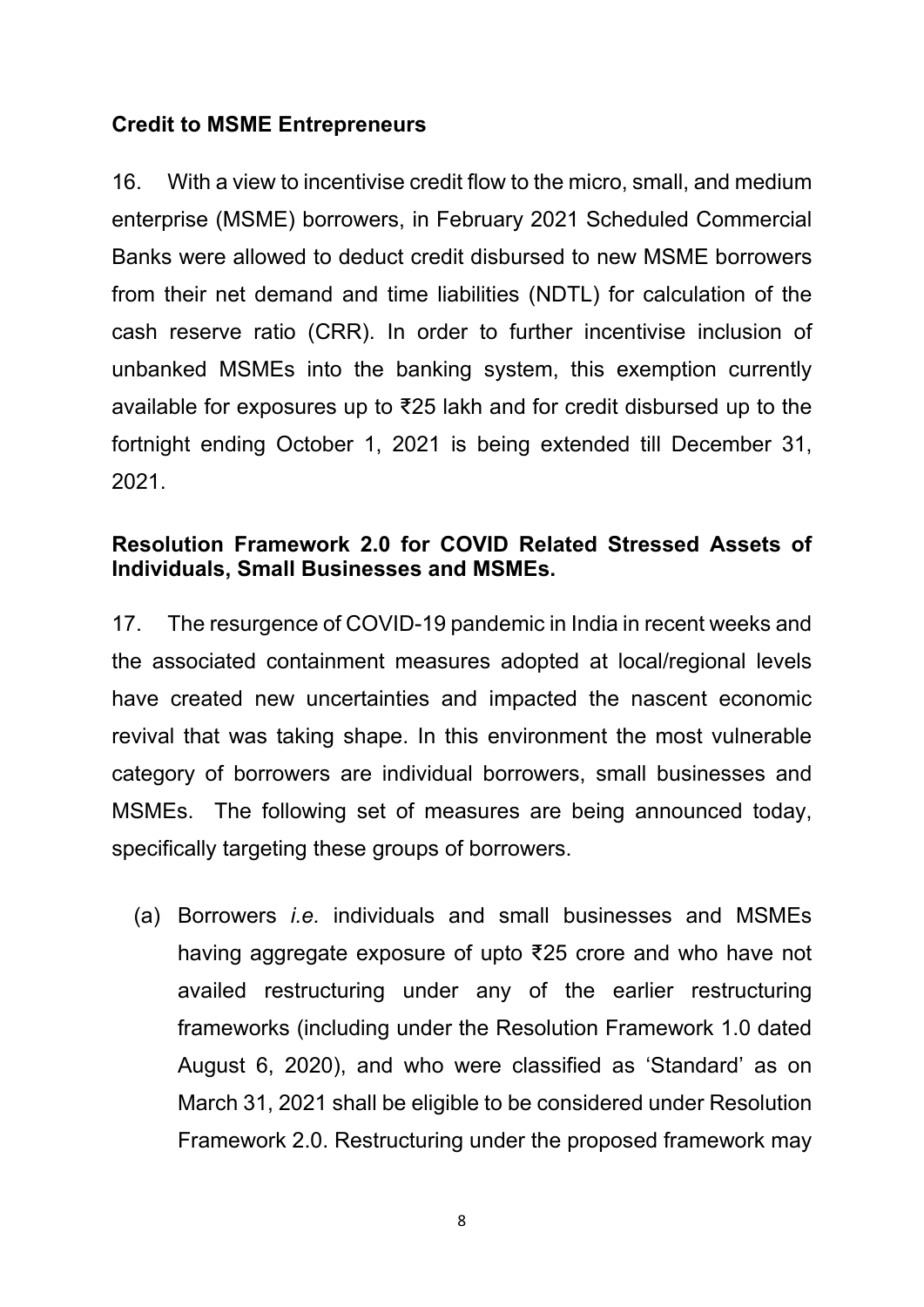be invoked up to September 30, 2021 and shall have to be implemented within 90 days after invocation.

- (b) In respect of individual borrowers and small businesses who have availed restructuring of their loans under Resolution Framework 1.0, where the resolution plan permitted moratorium of less than two years, lending institutions are being permitted to use this window to modify such plans to the extent of increasing the period of moratorium and/or extending the residual tenor up to a total of 2 years. Other conditions will remain the same.
- (c) In respect of small businesses and MSMEs restructured earlier, lending institutions are also being permitted as a one-time measure, to review the working capital sanctioned limits, based on a reassessment of the working capital cycle, margins, etc.

#### **Rationalisation of Compliance to KYC Requirements**

18. Taking forward the initiatives of the Reserve Bank for enhancing customer convenience, it has been decided to rationalise certain components of the extant KYC norms. These include (a) extending the scope of video KYC known as V-CIP (video-based customer identification process) for new categories of customers such as proprietorship firms, authorised signatories and beneficial owners of Legal Entities and for periodic updation of KYC; (b) conversion of limited KYC accounts opened on the basis of Aadhaar e-KYC authentication in non-face-to-face mode to fully KYC-compliant accounts; (c) enabling the use of KYC Identifier of Centralised KYC Registry (CKYCR) for V-CIP and submission of electronic documents (including identity documents issued through DigiLocker) as identify proof; (d) introduction of more customer-friendly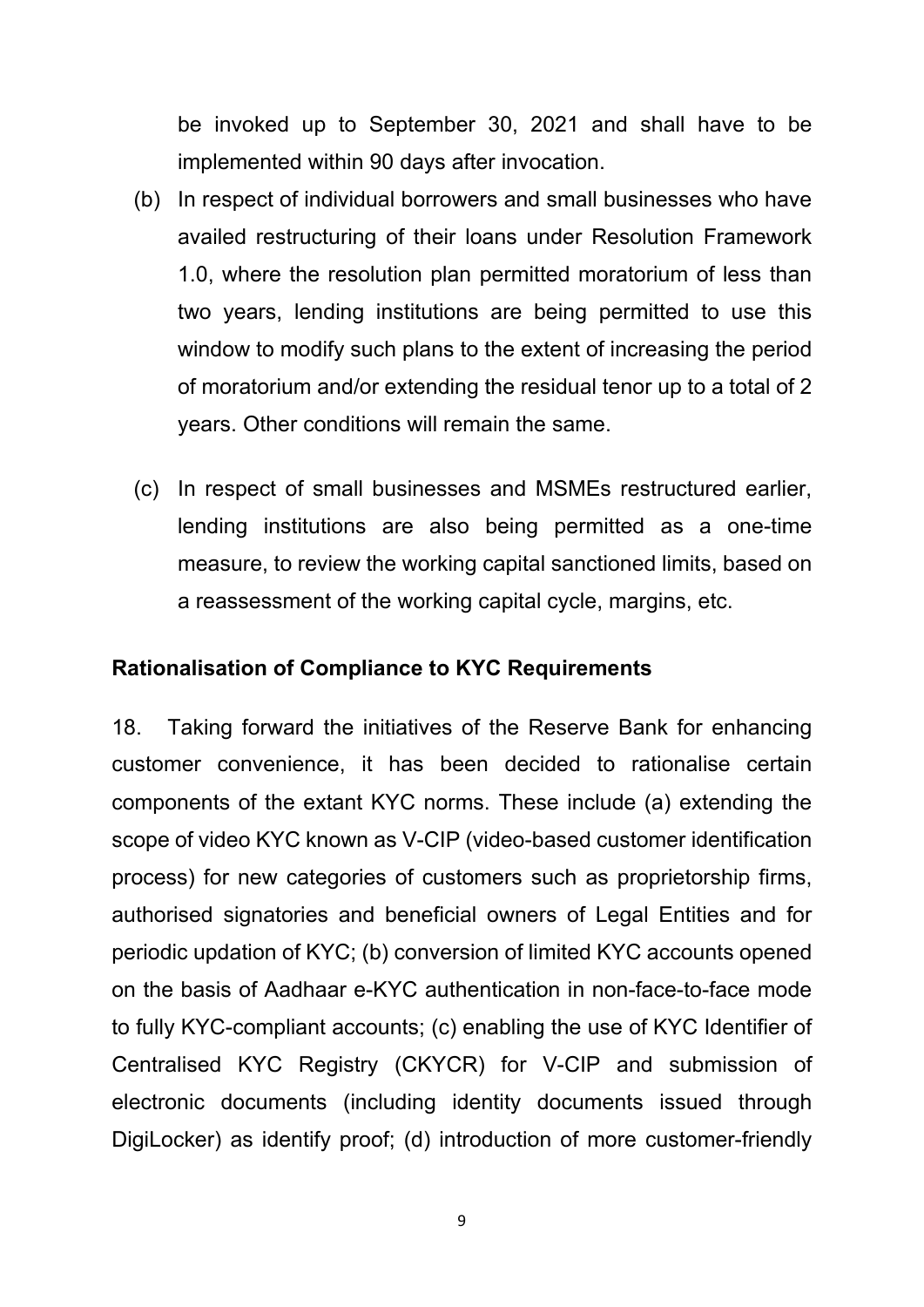options, including the use of digital channels for the purpose of periodic updation of KYC details of customers.

19. Further, keeping in view the COVID related restrictions in various parts of the country, Regulated Entities are being advised that for the customer accounts where periodic KYC updating is due/pending, no punitive restriction on operations of customer account(s) shall be imposed till December 31, 2021 unless warranted due to any other reason or under instructions of any regulator/enforcement agency/court of law, etc. Account holders are requested to update their KYC during this period.

## **Utilisation of Floating Provisions and Countercyclical Provisioning Buffer**

20. In order to mitigate the pandemic related stress on banks and as a measure to enable capital conservation, banks are being allowed to utilise 100 per cent of floating provisions/countercyclical provisioning buffer held by them as on December 31, 2020 for making specific provisions for nonperforming assets with prior approval of their Boards. Such utilisation is permitted with immediate effect and up to March 31, 2022.

# **Relaxation in Overdraft (OD) facility for States Governments**

21. To enable the State Governments to better manage their fiscal situation in terms of their cash-flows and market borrowings, certain relaxations are being permitted with regard to availment of Overdraft (OD) facilities. Accordingly, the maximum number of days of OD in a quarter is being increased from 36 to 50 days and the number of consecutive days of OD from 14 to 21 days. This facility will be available up to September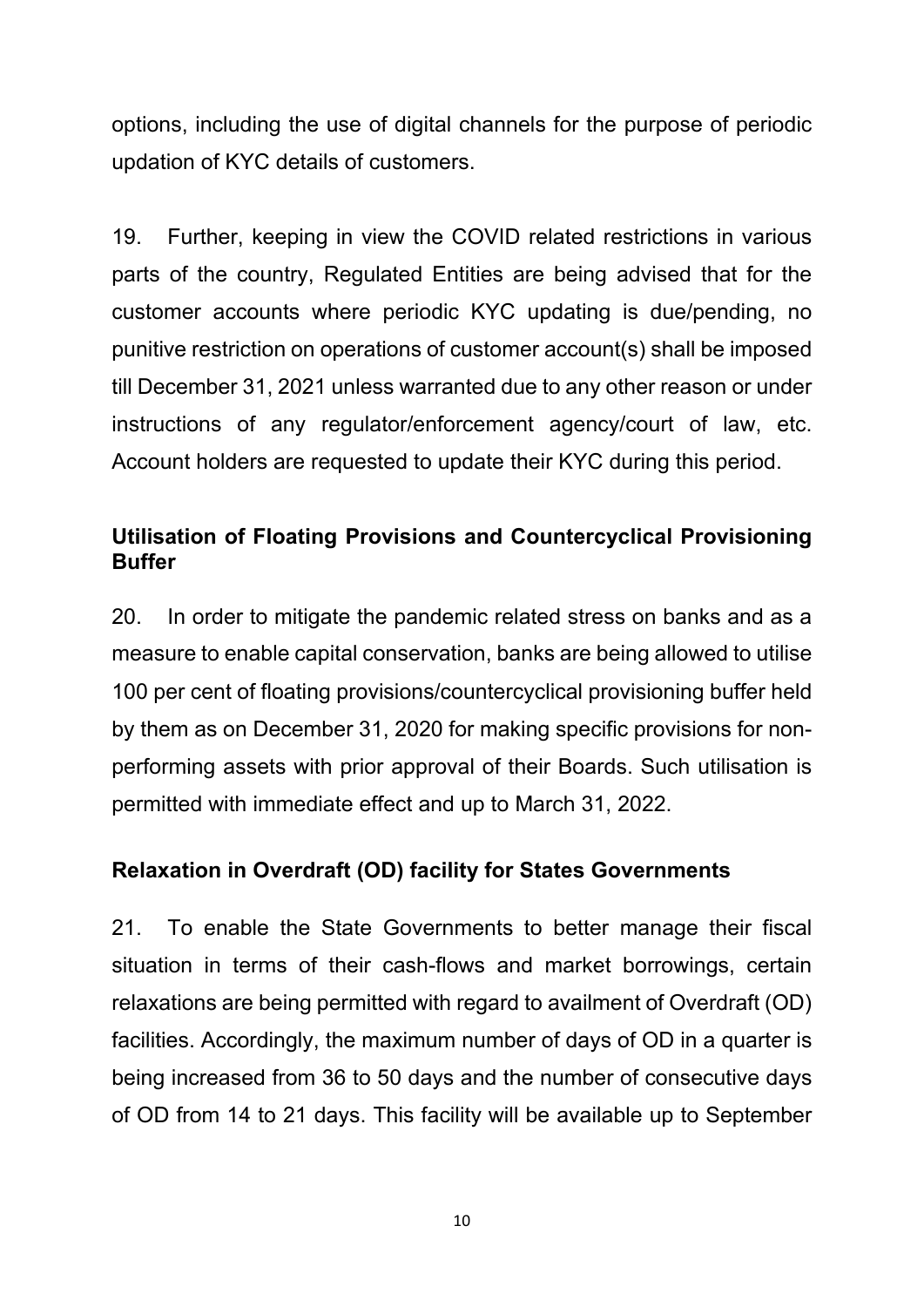30, 2021. The Ways and Means Advance (WMA) limits of states have already been enhanced on April 23, 2021.

22. The relevant circulars/notifications relating to all the announcements will be issued separately, starting today.

#### **Concluding Remarks**

23. The immediate objective is to preserve human life and restore livelihoods through all means possible. The second wave, though debilitating, is not unsurmountable. As I have said earlier, it is during our darkest moments that we must focus on the light. We have lessons to draw from our experience of last year, when as a nation we came together and overcame the once-in-a-generation challenge imposed by the first wave of the pandemic.

24. At the RBI, we stand in battle readiness to ensure that financial conditions remain congenial and markets continue to work efficiently. We will work in close co-ordination with the Government to ameliorate the extreme travails that our citizens are undergoing in this hour of distress. We are committed to go unconventional and devise new responses as and when the situation demands. We must also stay focused on our future, which appears bright even at this juncture, with India set to emerge as one of the fastest growing economies in the world. Today, we have taken some steps and we will continue to be proactive throughout the year – taking small and big steps – to deal with the evolving situation. We must remain resolutely focused on a post pandemic future of strong and sustainable growth with macroeconomic and financial stability. I call upon all stakeholders to come forward once again to address the challenges posed by the current wave of the pandemic, while remaining on guard